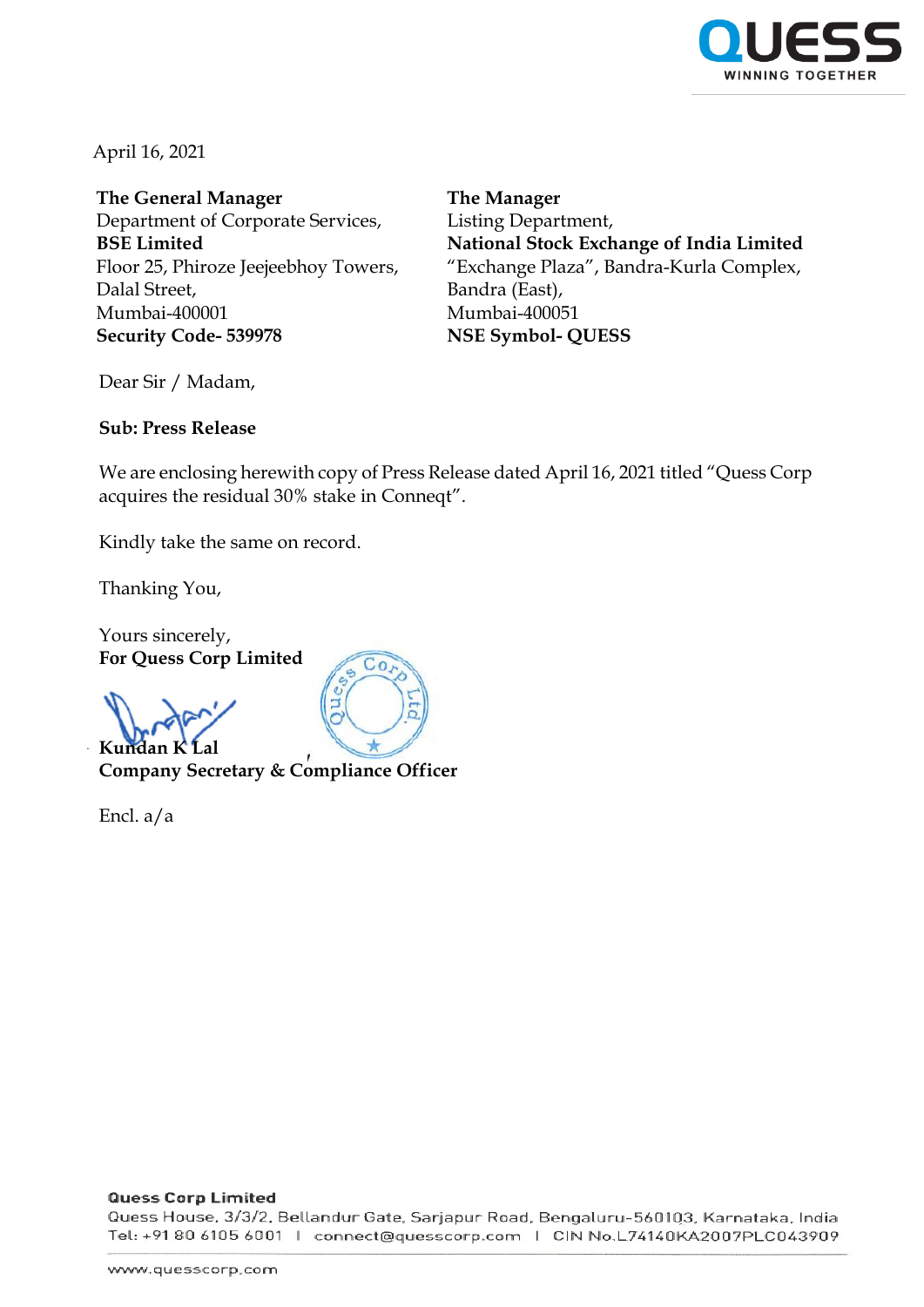

### BSE: 539978 I NSE: QUESS I ISIN: INE615P01015 I CIN: L74140KA2007PLC043909 I [WWW.QUESSCORP.COM](http://www.quesscorp.com/)

# **Quess Corp acquires the residual 30% stake in Conneqt**

Bengaluru, India. April 16, 2021.

Quess Corp, India's leading business services platform announced the acquisition of 30% stake in Conneqt Business Solutions Ltd. (Conneqt) pursuant to the Put Option notice by Tata Sons Pvt. Ltd. (Tata). With this transaction, Conneqt will become a wholly owned subsidiary of Quess.

Conneqt, is a leading CLM and BPM services provider in India and operates 21+ delivery centers with 29,000+ employees. Quess had acquired 51% of Conneqt in November 2017 and further increased its stake in Conneqt from 51% to 70% in May 2019 via infusion of primary capital, which was used to fund the acquisition of Allsec Technologies Limited ("Allsec") a listed CLM and HRO services provider.

Conneqt has performed exceedingly well during this period achieving a pre-COVID revenue CAGR of around 15%, growing NPS from 14% to 45%, and reducing concentration from its top 10 customers, from 74% to 59% of revenues.

The combined strength of Conneqt and Allsec provides Quess a substantial base to expand its CLM and BPM capabilities with greater emphasis on digital services and international expansion. Full ownership of Conneqt will enable Quess to optimally realize synergies between various divisions of Quess, Conneqt and Allsec, accelerating its growth in the IT/ITES space.

**Mr. Suraj Moraje, Group CEO and Managing Director of Quess Corp, said,** *"Conneqt has performed remarkably since we acquired it in 2017, with significant milestones achieved in terms of robust revenue CAGR, NPS improvement and reduction of top 10 customer exposure. The consolidation of our holding in Conneqt is an affirmation of our continued commitment to Conneqt, its employees and customers. This will further accelerate Conneqt's transition to non-voice services as the business benefits from the triple tailwinds of virtualization, digitization, and automation while providing more opportunities to realize synergies with Quess. We thank the Tata Group for the fruitful and enjoyable partnership to date."*